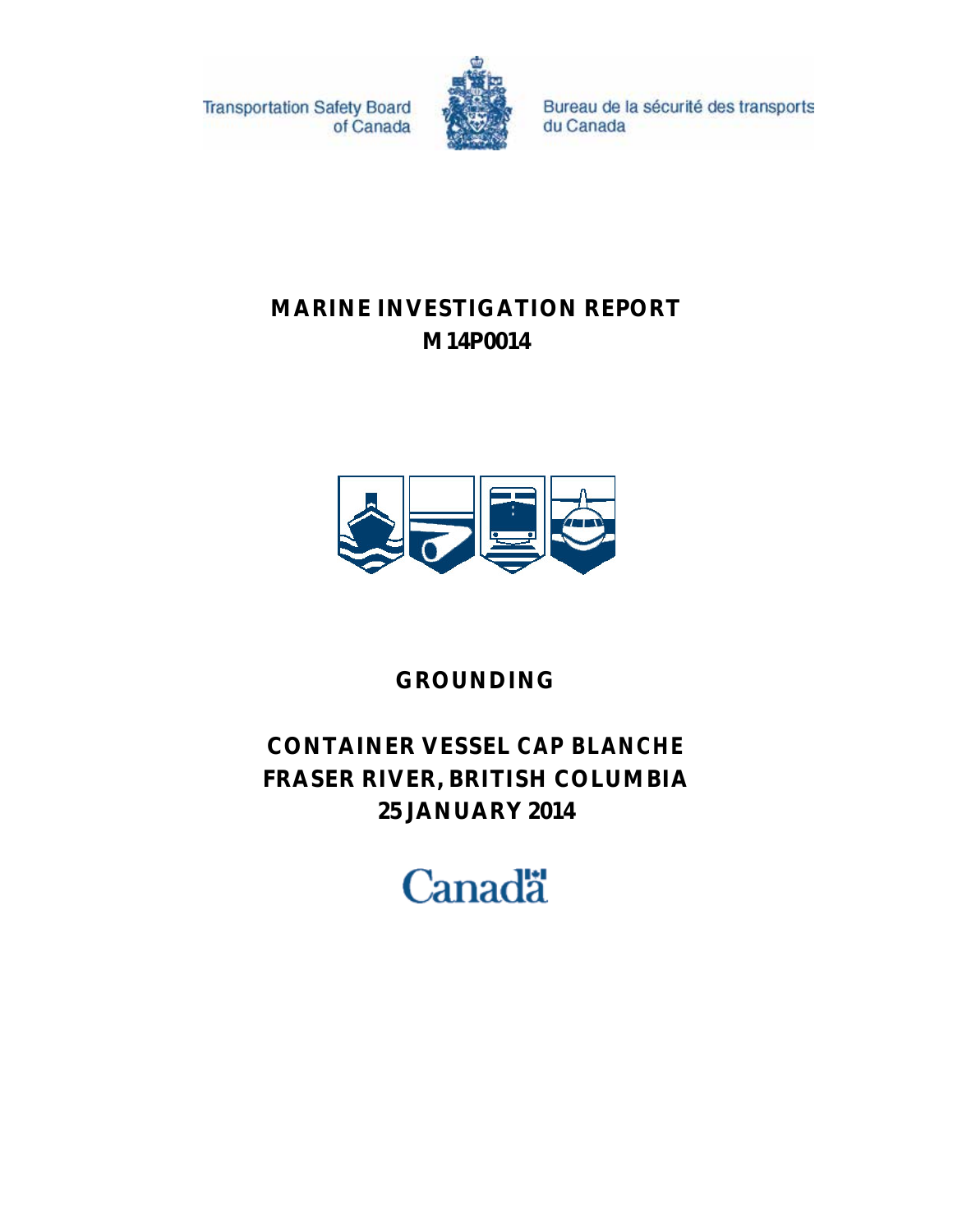The Transportation Safety Board of Canada (TSB) investigated this occurrence for the purpose of advancing transportation safety. It is not the function of the Board to assign fault or determine civil or criminal liability.

# Marine Investigation Report M14P0014

Grounding

# Container vessel *Cap Blanche* Fraser River, British Columbia 25 January 2014

*Summary*

On 25 January 2014, at 2156 Pacific Standard Time, the container vessel *Cap Blanche* grounded within the buoyed channel in the Steveston Bend, British Columbia. The vessel was under the conduct of a pilot and was in reduced visibility due to fog. The *Cap Blanche* was refloated approximately 30 minutes after the grounding. There was minimal damage, there were no injuries, and no pollution occurred.

*Le présent rapport est également disponible en français*.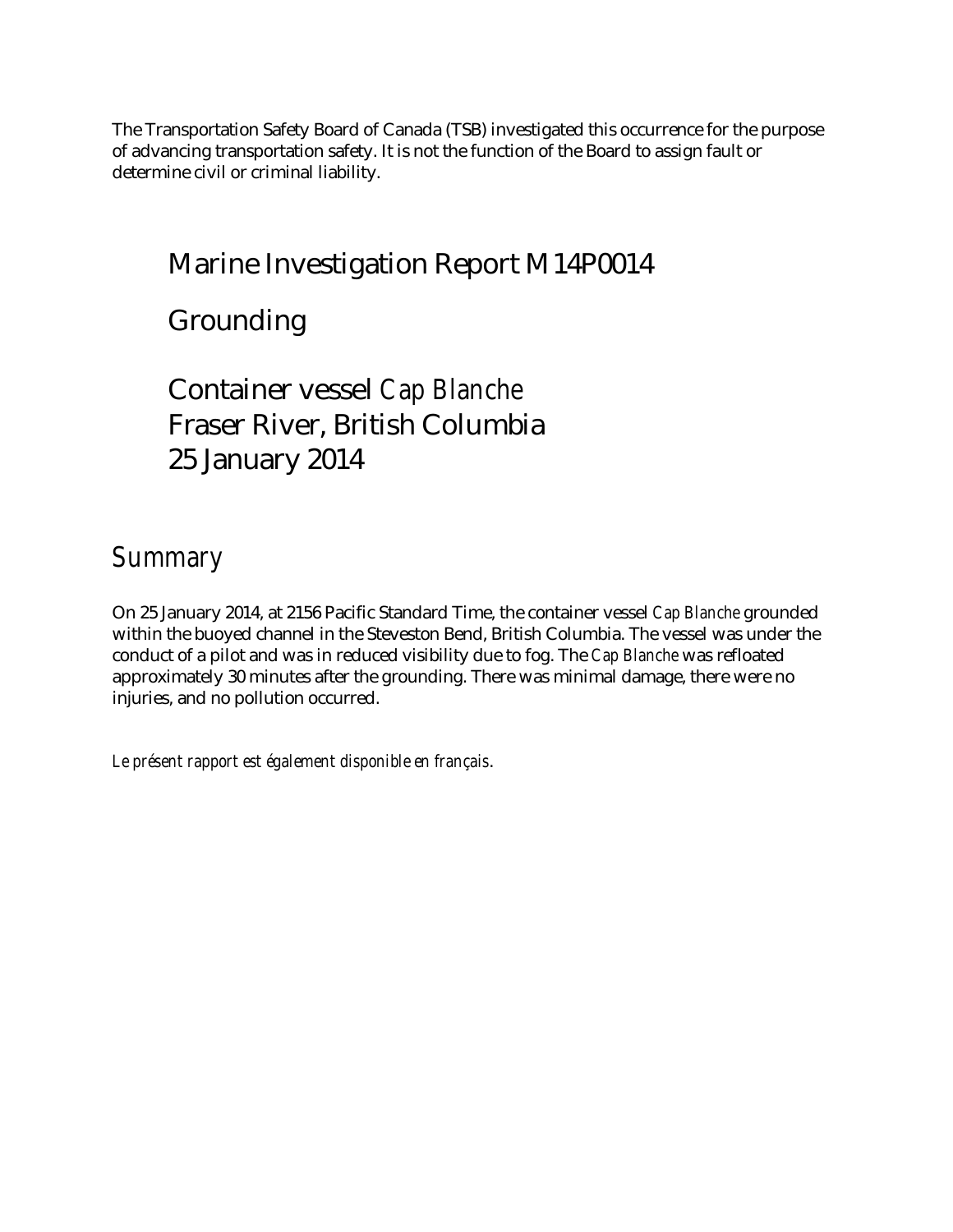# *Factual information*

# *Particulars of the vessel*

| <b>Name of vessel</b>         | <b>Cap Blanche</b>                                             |
|-------------------------------|----------------------------------------------------------------|
| IMO* number                   | 9311775                                                        |
| Port of registry              | Saint John's                                                   |
| Flag                          | Antigua and Barbuda                                            |
| <b>Type</b>                   | Container ship                                                 |
| <b>Gross tonnage</b>          | 28 372                                                         |
| Length <sup>1</sup>           | $221.62 \text{ m}$                                             |
| Draught at time of occurrence | Forward: 7.35 m                                                |
|                               | Aft: 10.15 m                                                   |
| <b>Built</b>                  | 2006; Wismar, Germany                                          |
| Propulsion                    | 1 main diesel engine (21 769 kW), driving a fixed<br>propeller |
| Cargo                         | 15 329 tonnes of cargo, distributed in                         |
|                               | 422 forty-foot containers and 381 twenty-foot<br>containers    |
| Crew                          | 18                                                             |
| Registered owner              | Blanche Schiffahrts GmbH & Co, Germany                         |
| <b>Manager</b>                | Harmstorf & Co., Germany                                       |

\* IMO: International Maritime Organization

### *Description of the vessel*

 $\overline{a}$ 

The *Cap Blanche* is a container vessel equipped with 3 cargo cranes situated on the centreline of the main deck (Photo 1). The vessel has a capacity of [2](#page-2-1)741 TEU,<sup>2</sup> which includes 400 refrigerated container units. The accommodation and machinery spaces are located aft, and the vessel is fitted with a bow thruster.

The vessel has an integrated bridge system, and the bridge consoles are offset to the starboard side to minimize the effect of the blind spot caused by the centreline cranes. The integrated bridge system is equipped with an approved electronic chart display information system (ECDIS), an automatic identification system (AIS), a global positioning system (GPS), and 3-cm and 10-cm radars with automatic radar plotting aid (ARPA) capability. The vessel is equipped

<span id="page-2-0"></span><sup>1</sup> Units of measurement in this report conform to International Maritime Organization (IMO) Standards or, where there is no such standard, are expressed in the International System of Units.

<span id="page-2-1"></span><sup>&</sup>lt;sup>2</sup> TEU stands for 20-foot equivalent unit and is used to express the container-carrying capacity of container vessels.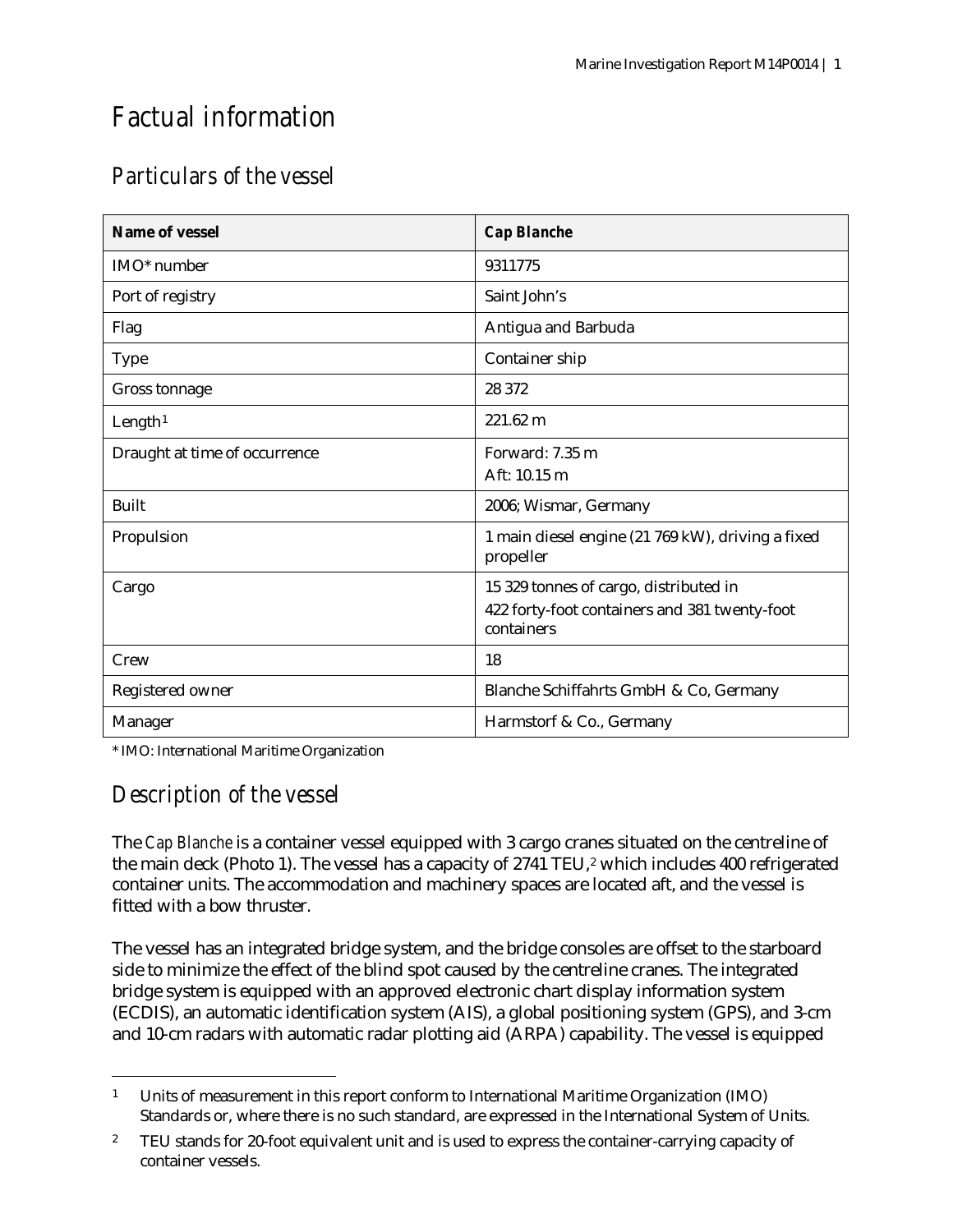with an email system for business purposes that accommodates limited-sized attachments, but has no Internet access.

**Photo 1. Cap Blanche**



### *History of the voyage*

 $\ddot{\phantom{a}}$ 

On 25 January 2014 at 0624,[3](#page-3-0) the *Cap Blanche* departed Tacoma, Washington, United States, for Fraser Surrey Docks in the Fraser River, British Columbia. During the transit, the master was informed that the berth was not ready for the *Cap Blanche,* and the vessel proceeded to the Constance Bank anchorage off Victoria, BC, where it anchored at 1324.

The berth became available later in the day, and the vessel proceeded to the Brotchie pilot station at 1718, picking up a British Columbia Coast Pilots Ltd. (BCCP) pilot at 1800. The *Cap Blanche* then proceeded to the mouth of the Fraser River, arriving around 2115 in fog. At this time, the bridge team was comprised of the master, the officer of the watch (OOW), and a helmsman.

A Fraser River pilot boarded at 2118 and discussed the transit with the BCCP pilot, at which point the Fraser River pilot took over the conduct of the vessel.[4](#page-3-1) He set up his portable pilotage unit (PPU)<sup>[5](#page-3-2)</sup> and connected his rate-of-turn generator<sup>[6](#page-3-3)</sup> to the pilot plug in order to monitor the

<span id="page-3-0"></span><sup>3</sup> All times are in Pacific Standard Time (Coordinated Universal Time minus 8 hours), unless otherwise stated.

<span id="page-3-1"></span><sup>4</sup> The British Columbia Coast Pilots Ltd. (BCCP) pilot disembarked from the vessel at 2130.

<span id="page-3-2"></span><sup>5</sup> A portable pilotage unit (PPU) is a laptop loaded with electronic charts and specialized navigation software that allows the pilot to track the vessel's position and progress.

<span id="page-3-3"></span><sup>6</sup> A rate-of-turn generator is an instrument that determines the vessel's rate of turn and transmits it to the PPU.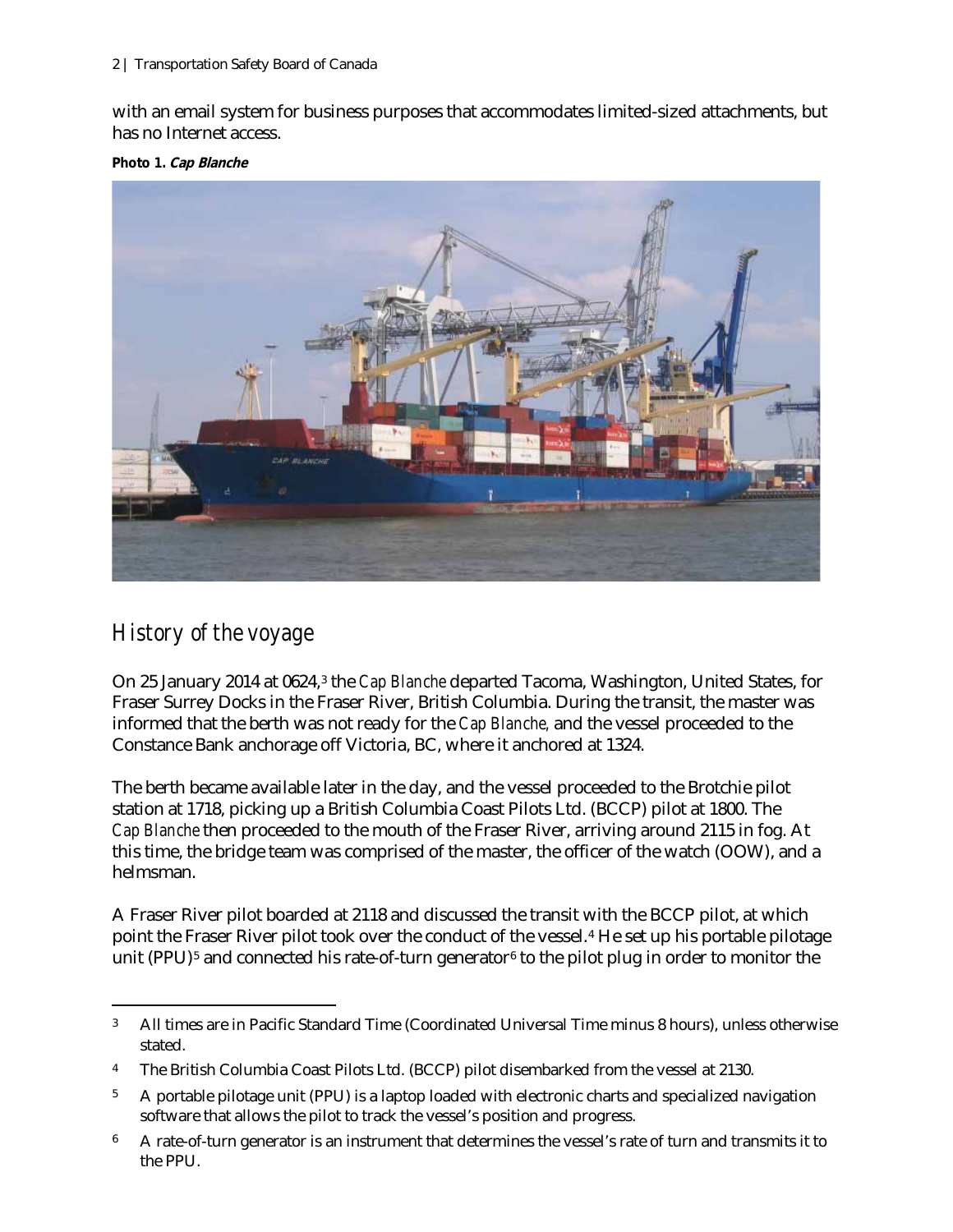vessel's progress. The pilot's PPU had a predictor[7](#page-4-0) that continually self-updated to display the vessel's next 6 predicted positions at intervals of 30 seconds. The pilot also communicated with vessel traffic services (VTS) as required on his intentions and the vessel's position.

The pilot and the master then exchanged their respective passage plans. The pilot's passage plan contained information on the transit, tidal window, tidal lift,<sup>[8](#page-4-1)</sup> and under-keel clearance for 3 points on the voyage to the berth. The pilot had also included information on the berthing procedure at Fraser Surrey Docks. Furthermore, the pilot informed the master about anticipated traffic during the transit. The master in turn informed the pilot on the vessel's condition, including the anchors on standby and the steering gear for manoeuvring.

Shortly after 2130, the pilot increased the vessel's speed in order to overcome cross-currents at the mouth of the river and, at 2132, commenced a starboard turn to enter the Fraser River on the ranges.[9](#page-4-2) The vessel passed the Sand Heads light at 2143 at a speed of 16 knots. The pilot set up a variable range marker with a radius of 0.5 nautical miles (nm) on the radar in order to monitor the vessel's progress in the river. At this time, the master was using the ECDIS located at the starboard conning position to monitor the vessel's progress, while the OOW was using a paper chart.[10](#page-4-3)

At 2150, the *Cap Blanche* passed buoy S6,[11](#page-4-4) and the pilot ordered half ahead. When the vessel reached buoy S8 at 2152:30, the pilot, who was positioned at the radar with the PPU, ordered the rudder 15° to starboard to initiate the turn through the Steveston Bend. The pilot then used the predictor to assess the vessel's rate of turn and, as the vessel was turning, ordered the rudder angle to be reduced to 10° to starboard, 5° to starboard, and then midships.

At 2153:20, when buoy S8 was about midships, the vessel's heading was 065° gyro (G), and the rate of turn was 24.8° per minute<sup>[12](#page-4-5)</sup> to starboard at a speed of 14.3 knots. At 2154:30, the heading was 089°G, the speed was 13 knots, and the vessel had started to turn toward the south side of the channel. The pilot ordered counter rudder to port and full ahead on the engine to stop the turn to starboard and correct the vessel's position in the channel, but the vessel did not respond sufficiently, and it grounded just north of buoy S10 at 2156 within the navigable channel.

Following the grounding, the tanks were sounded, and the vessel was checked for damage. No ingress of water or pollution was detected. The master and pilot discussed options for refloating and agreed to make an attempt using the bow thruster. The master then requested that engine room start the thruster, and the pilot used a combination of thruster and engine movements to refloat the vessel on the rising tide. The vessel proceeded to Fraser Surrey Docks and docked at berth 7 at 0042.

 $\overline{a}$ 

<span id="page-4-0"></span><sup>&</sup>lt;sup>7</sup> A predictor on a PPU displays the position of the vessel at set intervals if parameters such as rate of turn and speed remain unchanged.

<span id="page-4-1"></span><sup>8</sup> Tidal lift, also known as tidal allowance, is an allowance for the tidal height above the chart datum and is included as part of the normally available water depth.

<span id="page-4-2"></span><sup>&</sup>lt;sup>9</sup> See Appendix A for the vessel's track in the river.

<span id="page-4-3"></span><sup>&</sup>lt;sup>10</sup> The vessel was carrying UK chart no. 4961, which is a replica of Canadian Hydrographic Service chart 3490 for the Fraser River (Sand Heads to Douglas Island).

<span id="page-4-4"></span><sup>&</sup>lt;sup>11</sup> Due to the reduced visibility, the buoys could be seen only once they were near the beam of the vessel.

<span id="page-4-5"></span><sup>&</sup>lt;sup>12</sup> The average rate of turn for the Steveston Bend is between  $10^{\circ}$  and  $12^{\circ}$  per minute.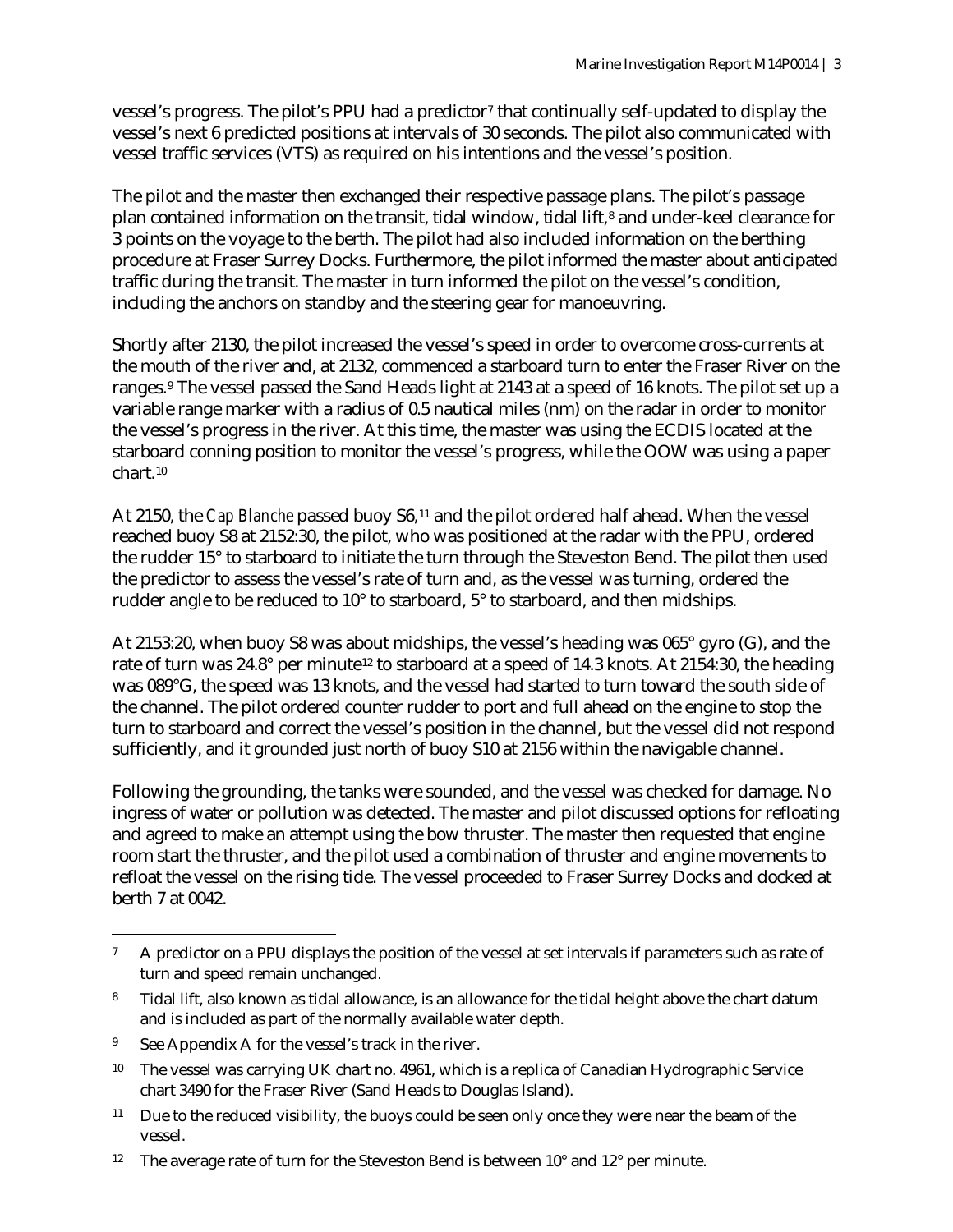# *Damage to the vessel*

Transport Canada attended the vessel after its arrival at Fraser Surrey Docks following the grounding and requested an underwater survey of the hull. The survey was carried out on 27 January and indicated that the red anti-fouling coating between frame 90 aft and frame 46 on the flat bottom had been partially rubbed or washed off. The same observation was made with respect to the starboard side of the flat bottom (from approximately the lube oil stern tube tank to the aft of the vessel). The steel hull was observed to be otherwise intact, with no deep scratches or indentations.

# *Personnel certification and experience*

All of the crew members of the *Cap Blanche* were certified for their positions on board.

The master had obtained a certificate as officer in charge of a navigational watch in 1992. After working ashore until 1999, he began working as a third officer. He obtained his master mariner certification in February 2006 and, in February 2007, was promoted to the position of master. This was the master's second trip on the Fraser River. He had taken bridge resource management (BRM) training as part of his licence, but had not taken a separate International Maritime Organization (IMO) model course.

The OOW had obtained a certificate as officer in charge of a navigational watch in July 2012. He had taken an IMO model course in BRM training.

The helmsman had been sailing as a deck rating since January 2009, and was promoted to able-bodied seaman in May 2013 when he joined the *Cap Blanche*.

The pilot on the *Cap Blanche* had obtained a Fraser River pilot licence, Class II, in November 2006. In November 2007, he obtained a Class I licence, allowing him to pilot any vessel on the Fraser River without restrictions. The pilot had completed a BRM course and had received training specific to his PPU.

### *Vessel certification*

 $\overline{a}$ 

The *Cap Blanche* was certificated and equipped in accordance with existing regulations.

### *Environmental conditions*

At the time of the occurrence, there was fog, and visibility was reduced to approximately 150 m. The bow of the vessel was not visible, and buoys could not be seen until they were alongside the vessel. There was light to no wind, and low tide at Sand Heads was at 1844. When the *Cap Blanche* passed the Sand Heads light at 2143, the tidal rise was 2.3 m above chart datum, and the current was ebbing at 0.3 knots. Thirteen minutes later, at the time of grounding, the tidal lift at Steveston Bend was approximately 1.8 m.<sup>[13](#page-5-0)</sup> It had risen to 2.1 m by the time the *Cap Blanche* was refloated.

<span id="page-5-0"></span><sup>&</sup>lt;sup>13</sup> The tidal lifts differ substantially at various points in the Fraser River, due to hydrodynamic forces.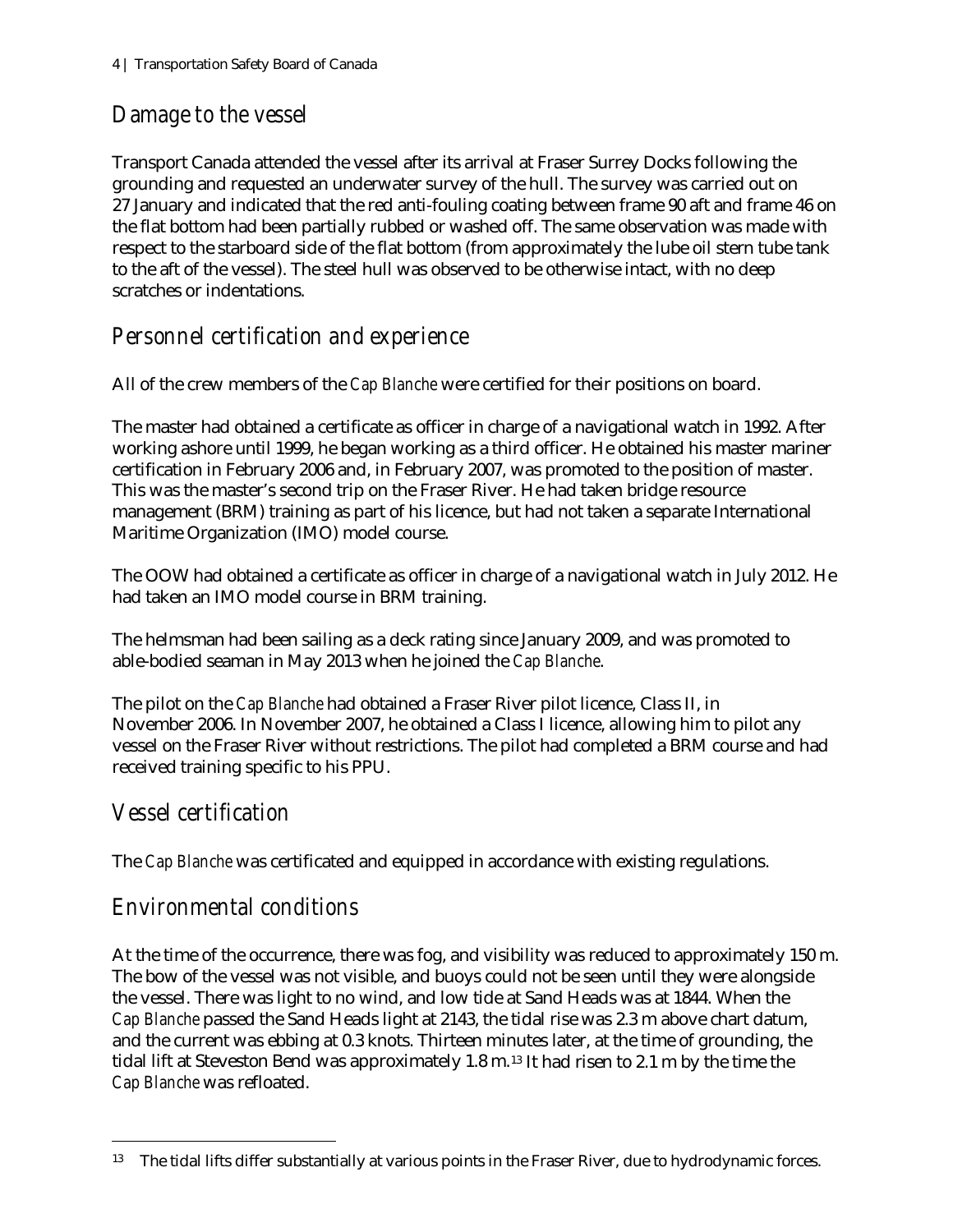#### *Fraser River*

The Fraser River in British Columbia is 1375 km long and accumulates approximately 25% of the surface water in the province by the time it reaches its estuary.[14](#page-6-0) Deep-sea vessels can access the river from the Strait of Georgia to Fraser Surrey Docks; the latter are located approximately 34 km upriver.

#### *Silting in the Fraser River*

Due to the large volume of water flowing through the Fraser River, an average of 3 million cubic metres of sediment is deposited in the navigable channel of the Fraser River each year. As such, silting is evident in certain areas of the river between Sand Heads and Fraser Surrey Docks, and is most pronounced when the freshet starts to subside (mid-August to early September). The areas of the river that are most influenced by silting are:

- Sand Heads Reach (between km 0 and km 5),
- L, Steveston Cut (between km 8 and km 11), and
- the entrance to Fraser Surrey Docks in Anneville Channel (km 33). ä,

Another area that is prone to silting is the south side of Steveston Bend, where silting may reach mid-channel at certain times of the year. However, the north side is self-scouring, given the nature of the bend, and has much deeper water than the design depth of 10.1 m. Steveston Bend is deemed a major bend given its sharp radius and, although designed for 2-lane vessel traffic, is generally treated as a 1-lane channel for ships between km 5 and km 7.

At the time of the occurrence, the Steveston Bend had silting on the south side that extended into the navigable channel, thereby reducing the design depths of 10 m between kms 5 and 6 and 10.1 m between kms 6 and 7 (Appendix B). Buoy S10, which is approximately where the vessel grounded, is located on the south side of the channel and is slightly east of km 6.

#### *Channel design*

 $\overline{a}$ 

The Canadian Coast Guard (CCG) assists port authorities in following the minimum channel design and usage standards as promulgated in the *Canadian Waterways National Manoeuvring Guidelines: Channel Design Parameters,* which are based on PIANC[15](#page-6-1) standards. The Fraser River channel design is based on these guidelines, on the needs of the river users, and on the locations and types of shipping and port activities on the river.

For the Fraser River, a 2-way navigable channel, with widths between 200 m and 260 m and a variable channel depth that can accommodate vessels with maximum draughts of up to 11.5 m, has been established by the Fraser River Port Authority.<sup>[16](#page-6-2)</sup>

<span id="page-6-0"></span><sup>14</sup> British Columbia Ministry of Environment [online], BC Parks: Fraser River, available at http://www.env.gov.bc.ca/bcparks/heritage\_rivers\_program/bc\_rivers/fraser\_river.html (last accessed on 07 October 2014).

<span id="page-6-1"></span><sup>15</sup> PIANC refers to the International Association of Navigation (formerly the Permanent International Association of Navigation Congresses).

<span id="page-6-2"></span><sup>&</sup>lt;sup>16</sup> The Fraser River Port Authority has since been amalgamated into Port Metro Vancouver.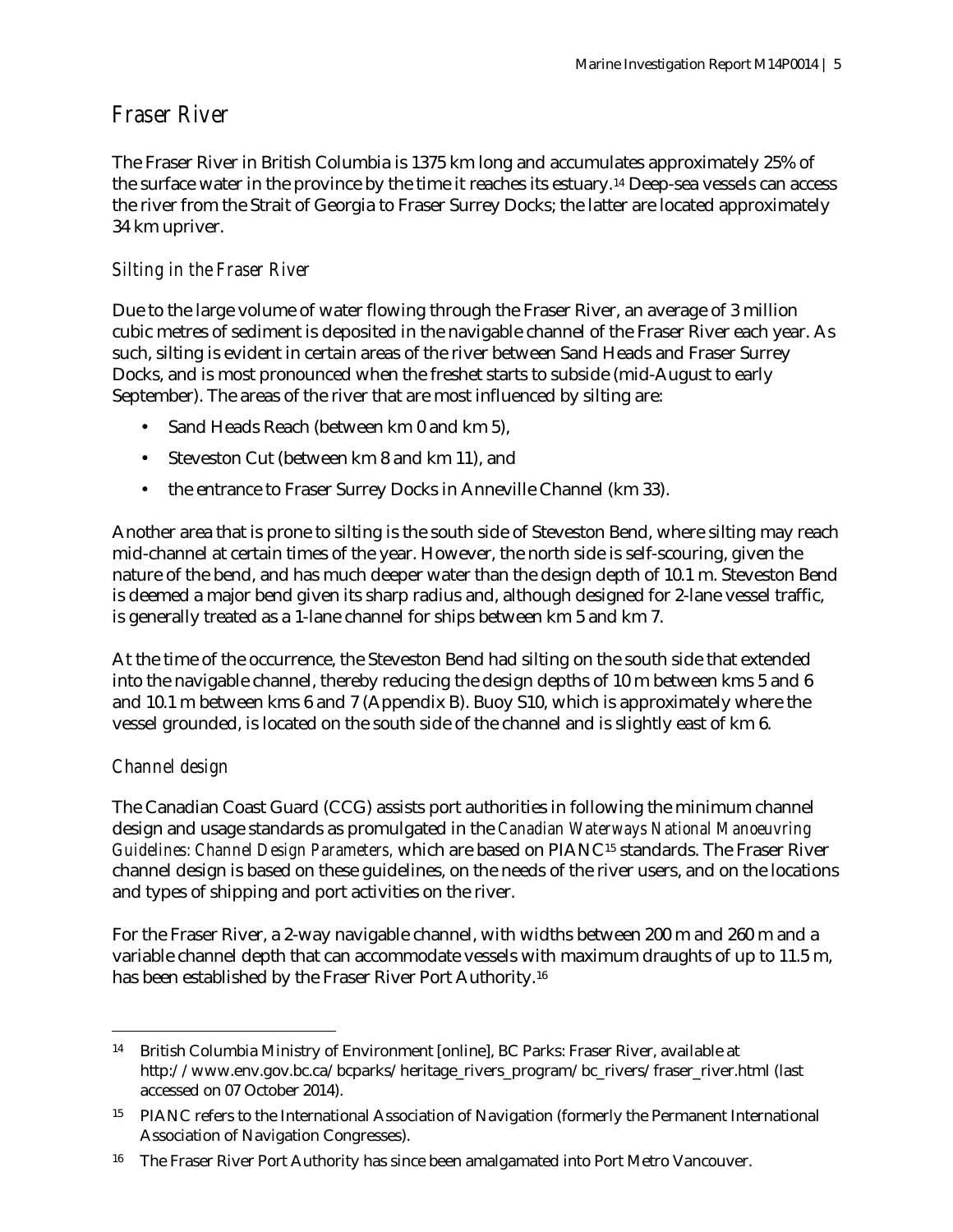Maintenance of the navigable channel is a collaborative effort between Port Metro Vancouver and CCG. Port Metro Vancouver administers and funds an annual maintenance program for the dredging of the Fraser River, which is currently contracted out to a local company. In general, dredging commences in June, when the river starts to deposit large amounts of sediment, and finishes between the end of February and mid-March.

The CCG is responsible for ensuring that the main channel is surveyed to monitor changing riverbed conditions and initial improvements due to dredging; this responsibility includes regular surveys to ensure that vessels up to a certain maximum size<sup>[17](#page-7-0)</sup> can safely navigate. The surveying is contracted out to Public Works and Government Services Canada (PWGSC), which produces sounding surveys with updated depths. The CCG also owns and maintains a collection of fixed and floating navigation aids, including several ranges.

There is a weekly conference call hosted by Port Metro Vancouver with respect to channel conditions; this call is normally attended by representatives from CCG, PWGSC, Fraser Surrey Docks, Fraser River pilots, and the dredge contractor. During this meeting, items such as water flow and tide predictions are discussed, and surveying schedules are decided. Dredging priorities are set, based partially on input from the Fraser River pilots.

#### *Navigational information*

 $\overline{a}$ 

The CCG maintains a publically accessible web portal<sup>[18](#page-7-1)</sup> called Avadepth, where the PWGSC sounding surveys for the Fraser River can be downloaded. During freshet, these sounding surveys may be updated as frequently as once a week. There are several other features on the portal, such as calculations of tidal windows and reports on predicted water levels and currents. The information from the surveys is available to Fraser River pilots in the form of an addendum for their electronic charts, and can be downloaded into the pilot's PPU.

The pilot in this occurrence had updated his PPU with the latest PWGSC-issued addendum for Fraser River depths. It is not standard practice for pilots to share these addendums with bridge teams, because of possible compatibility issues with the various types of navigational equipment on different vessels (e.g., electronically sharing the survey is not possible if the vessel is not fitted with an ECDIS).

The Canadian Hydrographic Service produces a paper and electronic chart for the Fraser River. At the time of the occurrence, the vessel was carrying the paper chart, which depicts the entire width of the river from Sand Heads to the berth as a dredged channel, with a dredged depth noted for each kilometre. The paper chart contains a cautionary note that states:

Depths shown on this chart are subject to change as a result of silting, scouring and dredging. For the latest available depths in the dredged area, consult the Canadian Coast Guard website Avadepth Water Depth Forecasting for the Fraser River (http://www2.pac.dfo-mpo.gc.ca).[19](#page-7-2)

<span id="page-7-0"></span><sup>&</sup>lt;sup>17</sup> The maximum vessel size is 270 m in length, 32.3 m in breadth, and 11.5 m in draught.

<span id="page-7-1"></span><sup>18</sup> The web portal is available at http://www2.pac.dfo-mpo.gc.ca (last accessed on 07 October 2014).

<span id="page-7-2"></span><sup>19</sup> Canadian Hydrographic Service, Chart 3490, Fraser River (Sand Heads to Douglas Island).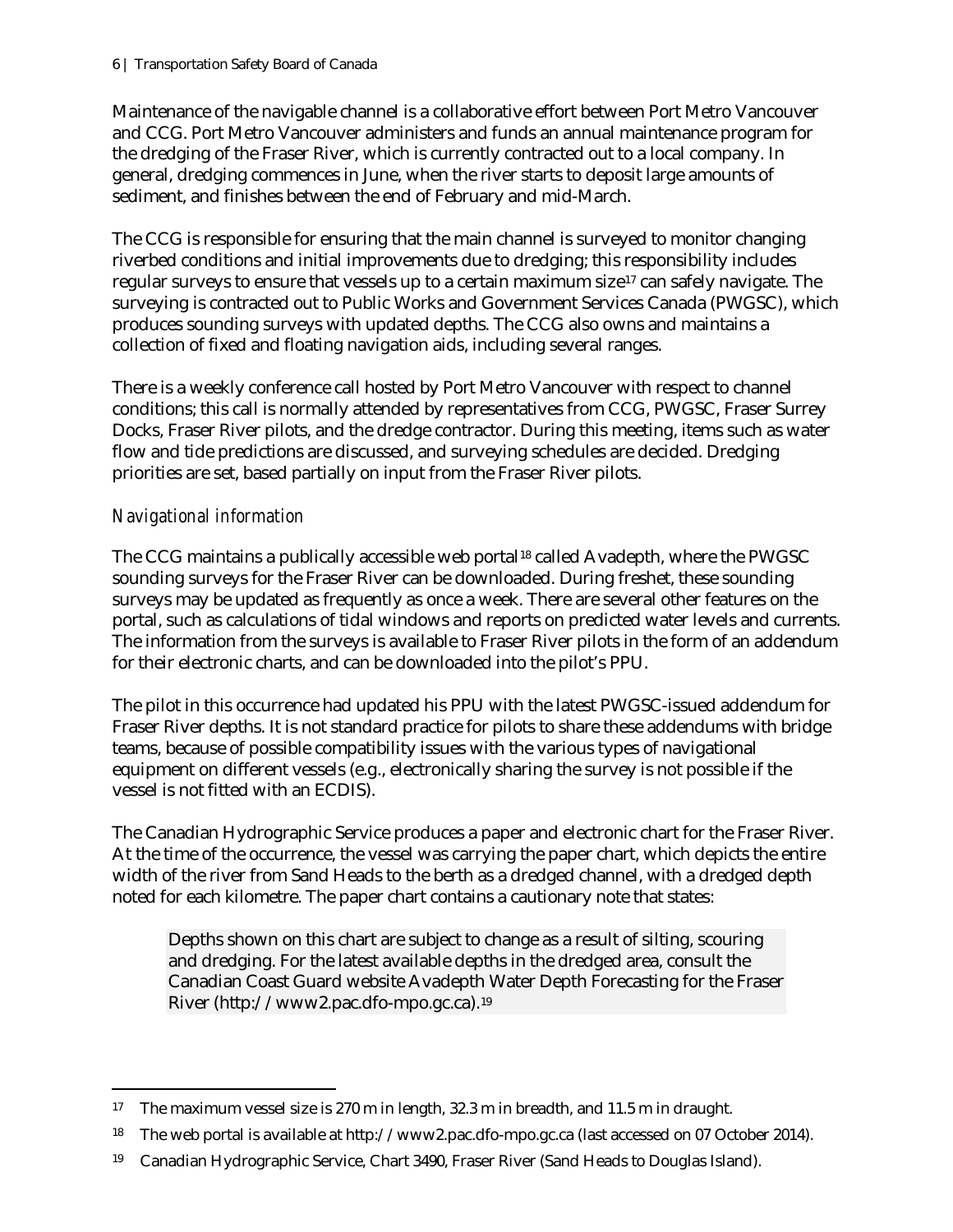The electronic chart contains the same note cautioning of silting, scouring, and dredging. The bridge team had not accessed the Avadepth website prior to picking up the pilot. The *Cap Blanche*, like most cargo vessels, did not have Internet access.

### *Voyage planning*

A voyage plan provides a comprehensive, step-by-step description of how a voyage will proceed from berth to berth. Preparing a voyage plan involves considering factors such as potential navigational hazards, environmental conditions, tides and currents, water depths, sea room, and vessel speed.

The bridge team on the *Cap Blanche* had prepared a voyage plan for the passage from Tacoma to Fraser Surrey Docks. The voyage plan had been completed using the company form, and included information such as waypoints, draughts, distances, call-in points, and the safe speed within port limits (6-12 knots). There was a note stating that safe speed in the Fraser River was 10 knots, with a draught of 11.5 m. The waypoints from the company form had also been transferred onto the paper chart and ECDIS.

# *Pilotage*

Navigating the Fraser River is a complex task, due to variables such as tide, current, rate of flow in the river, silting, visibility, state of the freshet, destination on the river, traffic, and draught of the vessel. Vessels greater than 350 in gross tonnage are therefore required to carry a Fraser River pilot. Fraser River pilots are employed by the Pacific Pilotage Authority (PPA), which is responsible for pilotage services along the coast of BC.

Pilotage techniques in the Fraser River are at the discretion of the pilot. Pilots make use of ranges that are in place for both inbound and outbound transits, and of buoys and fixed lights that mark the boundaries of the navigable channel. In addition, pilots may use a variety of navigational equipment (radar, GPS, PPU) in order to aid in the vessel's safe passage. Besides visual cues provided by ranges and buoys, a common practice among navigators is to crosscheck the progress of a vessel using these various pieces of navigational equipment to ensure the accuracy of the equipment and identify equipment errors.

#### *Radar*

Radar provides a navigator with a visual indication of the vessel's position in relation to its surroundings. In conditions of reduced visibility, radar is an effective navigational tool, as its radio waves are not affected by conditions such as light, darkness, fog, etc. In the Fraser River, pilots normally set up the radar with a variable range marker of 0.5 nm. The intersection point with the heading marker is then used as a means to verify the vessel's rate of turn and the vessel's position in the river.

#### *Portable pilotage unit*

As well as use of the vessel's navigational equipment, between 2009 and 2010, the PPA provided each Fraser River pilot, including the pilot in this occurrence, with a PPU, a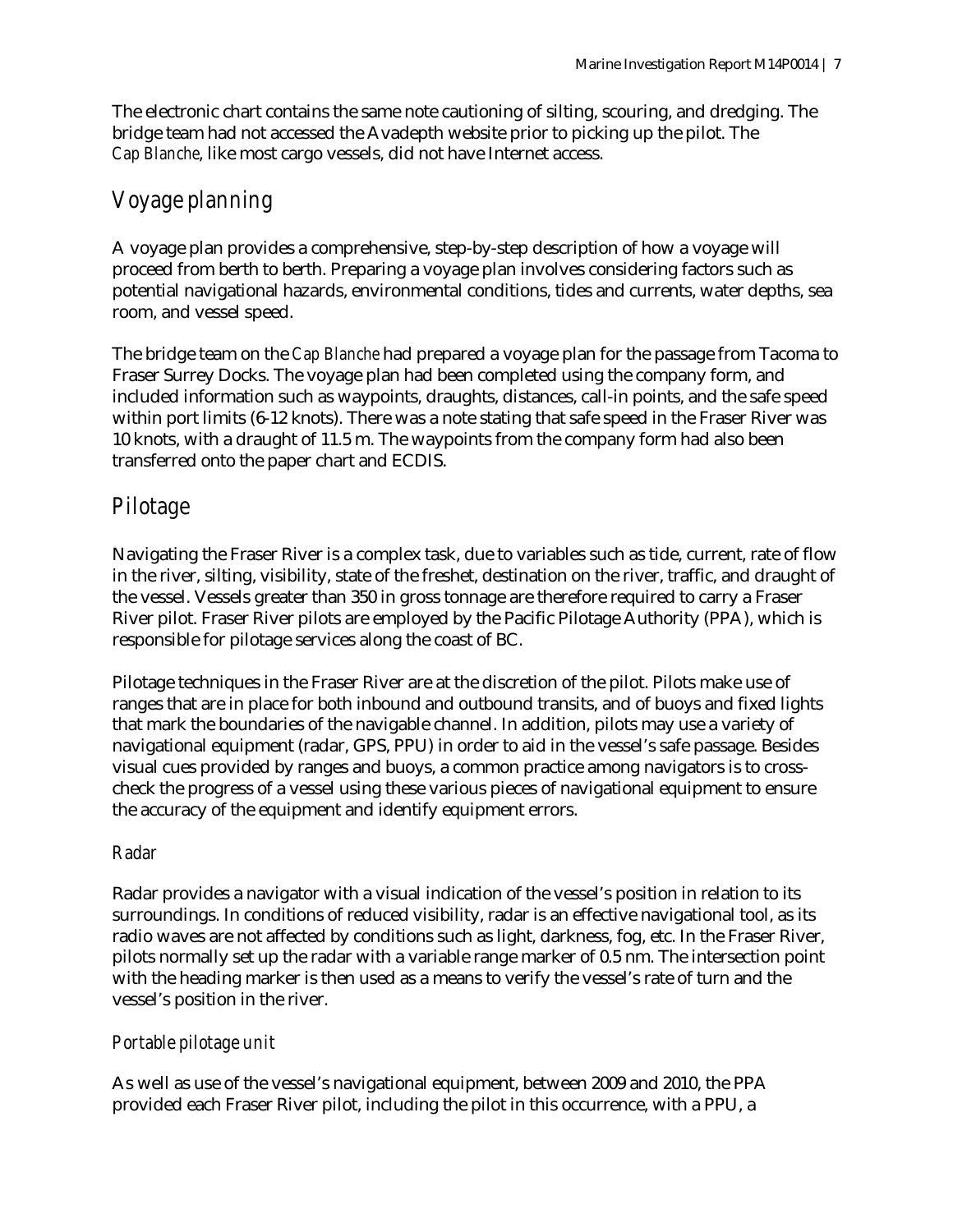$\overline{a}$ 

rate-of-turn generator, and a wide area augmentation system (WAAS)-based differential global positioning system (DGPS) antenna.[20](#page-9-0)

The PPU that was provided to the pilots has a predictor function that projects the vessel's future position(s) by performing geometric calculations based on the vessel's current rate of turn, position, heading, course over ground (COG), and speed over the ground (SOG).[21](#page-9-1) The COG and SOG are derived from GPS values that are continuously fluctuating, even when the vessel maintains a constant speed and course. The fluctuation in values is due to inherent errors and inaccuracies in the GPS. In order to stabilize these values, a GPS smooths these inputs using an algorithm that calculates the average speed and course, and thus provides the user with a more stable COG and SOG. The interval of time over which smoothing occurs can be user-defined in most cases, and may vary from 2 to 30 seconds. As a result of GPS smoothing interval settings, values for COG and SOG may lag. In addition, the actual values of the vessel position may lag, in some cases up to a ship's length, resulting in inaccurate depictions of the vessel's position on navigational equipment, such as on a pilot's PPU. The use of WAAS-based DGPS antennas provides more accurate data on the vessel's position. These antennas use a default GPS smoothing interval of 4 seconds for SOG and 6 to 8 seconds for COG, making the smoothing interval a known value that can be accounted for when using the PPU.

Following the issue of the above-noted navigational equipment, the pilots were sent for a 5-day training course that oriented them on the operation of the equipment and functions of the software. The pilots practised using the equipment with data input provided by the trainer. The course did not include details about GPS smoothing intervals.[22](#page-9-2)

Use of the PPA-issued navigational equipment is at the discretion of the pilot during a voyage, with the exception of voyages through Second Narrows, where the use of the PPU and WAAS-based DGPS antenna is required by the PPA. At the time of the occurrence, the pilot's PPU was obtaining GPS data from the *Cap Blanche*'s AIS, which had an unknown smoothing interval,[23](#page-9-3) and the predictor was set to display 6 vessel positions, each at 30-second intervals.

The pilot did not have his WAAS-based DGPS antenna with him on this voyage, as he had experienced technical problems with it<sup>[24](#page-9-4)</sup> on prior voyages. These problems were not reported to the PPA, and the PPA does not have a formal process to track problems with navigational equipment issued to pilots. The PPA does have spare equipment, and pilots can switch out equipment when it is defective.

<span id="page-9-0"></span><sup>20</sup> A wide area augmentation system (WAAS)-based differential global positioning system (DGPS) antenna augments the global positioning system (GPS) with an additional signal containing a correction to the position computed by the GPS, thereby providing greater accuracy.

<span id="page-9-1"></span><sup>&</sup>lt;sup>21</sup> Given that no dynamic variables are used (such as current, wind, bank suction, etc.), the prediction of the vessel's position only holds true if none of the dynamic variables change.

<span id="page-9-2"></span><sup>22</sup> The Pacific Pilotage Authority (PPA) is currently in the process of issuing new-generation PPUs to pilots, and the training for this equipment covers GPS smoothing and its potential effect on the accuracy of the predictor.

<span id="page-9-3"></span><sup>&</sup>lt;sup>23</sup> The automatic identification system (AIS) settings were integral to the radar, and the settings menu was password-protected. A technician would have been required to log in and read or change the smoothing interval.

<span id="page-9-4"></span><sup>&</sup>lt;sup>24</sup> The pilot experienced connection losses between the PPU and the WAAS-based DGPS antenna on several trips.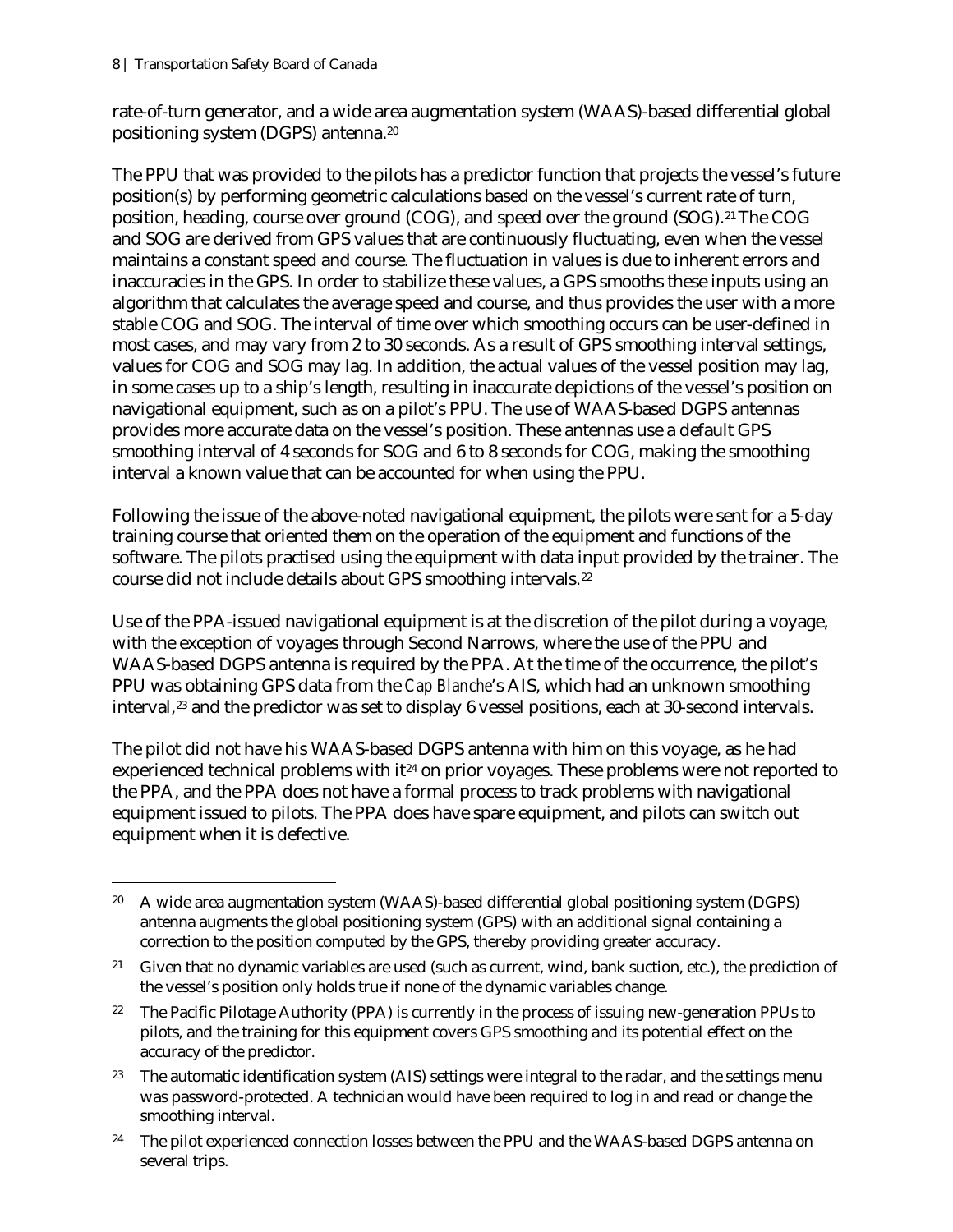#### *Master-pilot exchange*

When a pilot embarks, the pilot and master normally conduct a master-pilot exchange to help establish a shared mental model of the voyage, exchanging information on details such as intended courses and route, speed of the vessel, areas to be avoided, and where and when turns will be made. The ongoing exchange of navigational information for the duration of the voyage helps the pilot and bridge team work cooperatively to monitor the vessel's position and movement.

In 1995, the Transportation Safety Board (TSB) completed a safety study on the operational relationship between marine pilots and vessel masters/watchkeeping officers. The objective of this study was to identify safety deficiencies associated with teamwork on the bridge, including communication between marine pilots and masters/officers of the watch. In the report on the study, the Board noted that a pilot's decision making "can become the weak link in a system prone to single-point failure; i.e., in the absence of effective monitoring, there is little safety backup for the pilot in the navigation of the vessel."[25](#page-10-0)

In this occurrence, the pilot did not share the information about silting in the Fraser River with the bridge team, and the bridge team had not taken steps to obtain information about the silting.

#### *Comparison voyage*

 $\overline{a}$ 

On 22 March 2014, a TSB investigator, accompanied by 2 Fraser River pilots, boarded the *Cap Blanche* to observe the vessel transiting the Fraser River to the same berth as that of the occurrence voyage. During the voyage, a comparison was made between the vessel-positioning data provided by the vessel's AIS versus that provided by the pilot's WAAS-based DGPS antenna, both of which were set to their pre-determined GPS smoothing intervals. The comparison found that the WAAS-based DGPS and AIS provided data that resulted in a discrepancy between the projected vessel positions (Figure 1). The projected vessel positions were less accurate when the PPU was connected to the AIS.

<span id="page-10-0"></span><sup>25</sup> Transportation Safety Board (TSB) Marine Investigation Report SM9501*,* A Safety Study of the Operational Relationship between Ship Masters/Watchkeeping Officers and Marine Pilots (1995), available at [http://www.tsb.gc.ca/eng/rapports-reports/marine/etudes-studies/ms9501/](http://www.tsb.gc.ca/eng/rapports-reports/marine/etudes-studies/ms9501/ms9501.asp) [ms9501.asp](http://www.tsb.gc.ca/eng/rapports-reports/marine/etudes-studies/ms9501/ms9501.asp) (last accessed on 07 October 2014).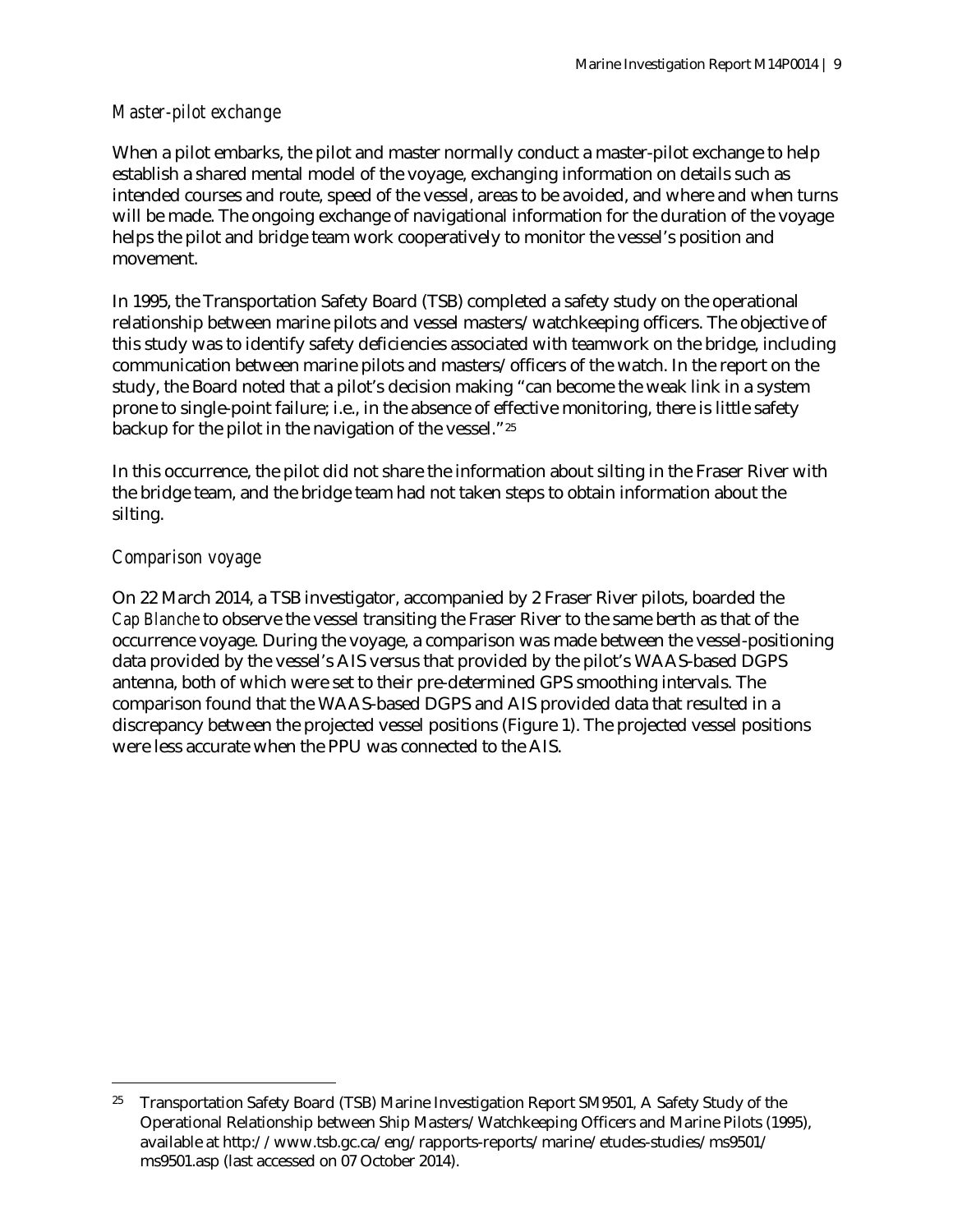**Figure 1. Discrepancy between projected vessel positions, based on input from the vessel's automatic identification system (AIS) and a wide area augmentation system (WAAS)-based DGPS antenna as the Cap Blanche transits through City Reach near km 29.**



#### *Previous occurrences*

On 08 November 2003, the container vessel *Cielo Del Canada*[26](#page-11-0) grounded at the entrance of the Fraser River on an outbound voyage. The TSB investigation found that the conduct of the vessel had been handed over to a coast pilot prior to the vessel departing Pilotage Area 1, which is designated pilotage area for river pilots, and that the coast pilot was not aware of the restrictions in channel width. It also stated that neither the *Sailing Directions: British Columbia Coast (Southern Portion)* nor the Canadian hydrographic chart advised the mariner of the difference between the dredged deep channel and the actual buoyed channel widths.

As a result of the investigation, the Canadian Hydrographic Service issued a notice to mariners outlining that the Fraser River Port Authority maintains channel parameters by carrying out an annual maintenance dredging program. It also stated the dredged outer and inner channel widths with draught limitations and referred to a cautionary notice specifying that buoys do not indicate the width of the dredged channel and that, due to rapid silting/scouring and/or dredging, charts may not show the latest conditions.

 $\overline{a}$ 

<span id="page-11-0"></span><sup>26</sup> TSB Marine Investigation Report M03W0237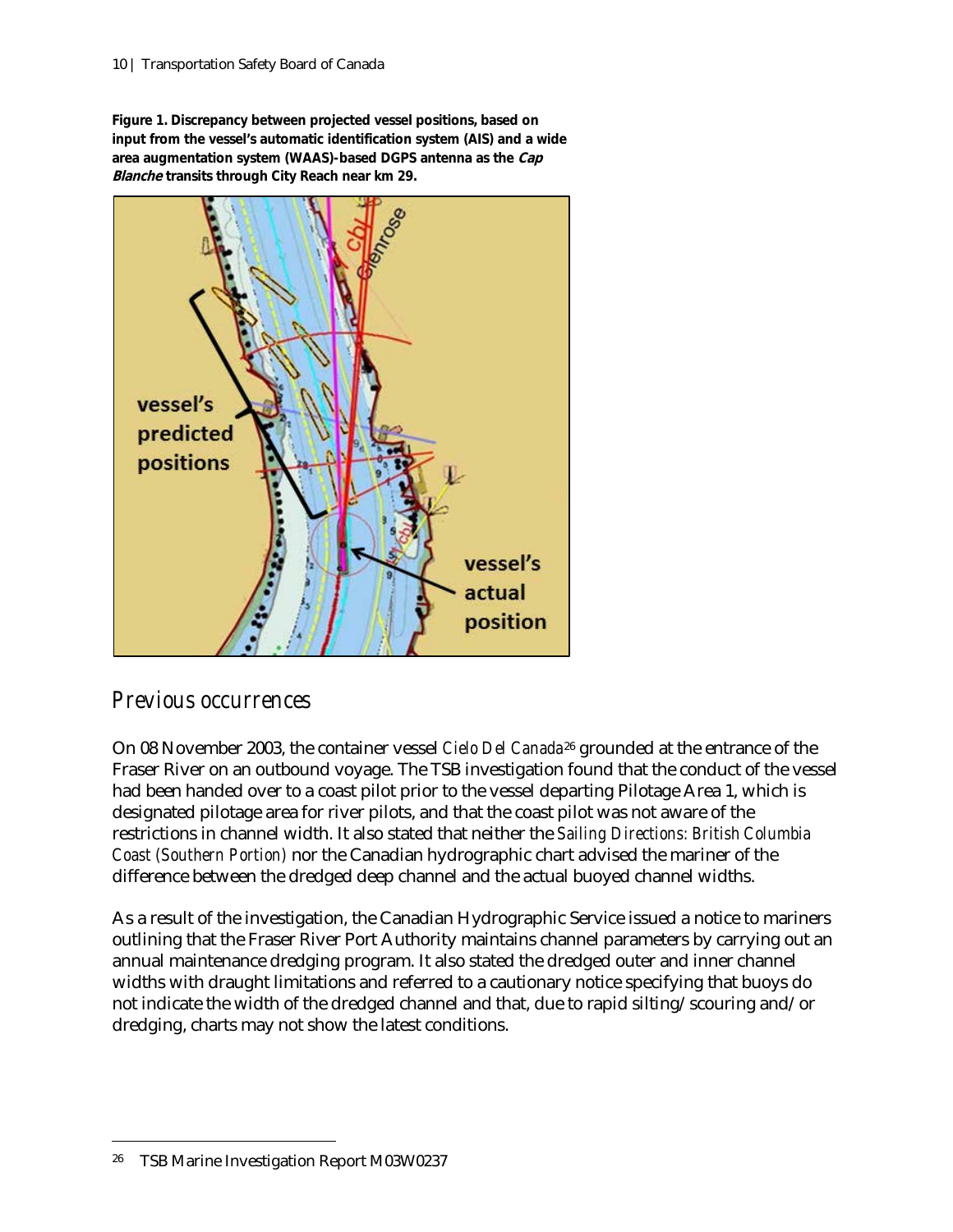# *Analysis*

# *Events leading to the grounding*

In this occurrence, the pilot initiated the turn near buoy S8 at a decelerating speed of 14.5 knots. In the absence of visual cues due to reduced visibility,<sup>[27](#page-12-0)</sup> the pilot relied primarily on the projected vessel positions displayed on the portable pilotage unit (PPU) to monitor the vessel's rate of turn, and did not notice that, at one point, the rate of turn had reached twice the average value through the Steveston Bend, causing the vessel to deviate from its intended route and into the south side of the channel. The PPU was obtaining information from the vessel's automatic identification system (AIS), which was subject to global positioning system (GPS) smoothing. As a result, the predicted vessel positions displayed on the PPU were not accurately reflecting the vessel's future positions, but the pilot was unaware of this.

Although the pilot had the latest information on silting in the river, this information had not been exchanged with the other bridge team members, and the bridge team had not taken steps to obtain information about the silting. Therefore, despite the fact that the bridge team was monitoring the vessel's progress, they were unable to identify the developing unsafe situation. When the pilot realized that the vessel's rate of turn was too high, he applied counter rudder and ordered full ahead; however, the vessel did not respond sufficiently. The vessel's rate of speed limited the time available to take corrective action, and the vessel ran aground just north of buoy S10, within the channel limits.

### *Monitoring the vessel's progress*

 $\overline{a}$ 

To ensure the safe passage of a vessel, navigators use visual cues and information from multiple types of navigational equipment. Frequent cross-checking of navigational equipment is essential for accurate monitoring of the vessel's progress, especially in reduced visibility and during manoeuvres in restricted waters.

In this occurrence, because of the reduced visibility, the pilot's options for monitoring the vessel's progress were limited. As the turn in the Steveston Bend was initiated, the pilot relied primarily on the visual display of projected vessel positions to monitor the vessel's rate of turn in the Steveston Bend, and did not verify the information with the other means available, such as the radar or the rate of turn value displayed on the PPU. Cross-checking with other navigational data during the early stages of the turn may have alerted the pilot that the vessel was not proceeding as indicated by the predictor and that corrective action was required. However, by the time the pilot cross-checked the vessel's progress, the application of counter rudder and increased speed were insufficient to arrest the vessel's turn.

If a navigator relies on a single piece of navigational equipment, there is a risk that potential errors or inaccuracies will go undetected.

<span id="page-12-0"></span><sup>&</sup>lt;sup>27</sup> Visibility was about 150 meters; however, for navigation purposes, this is effectively no visibility.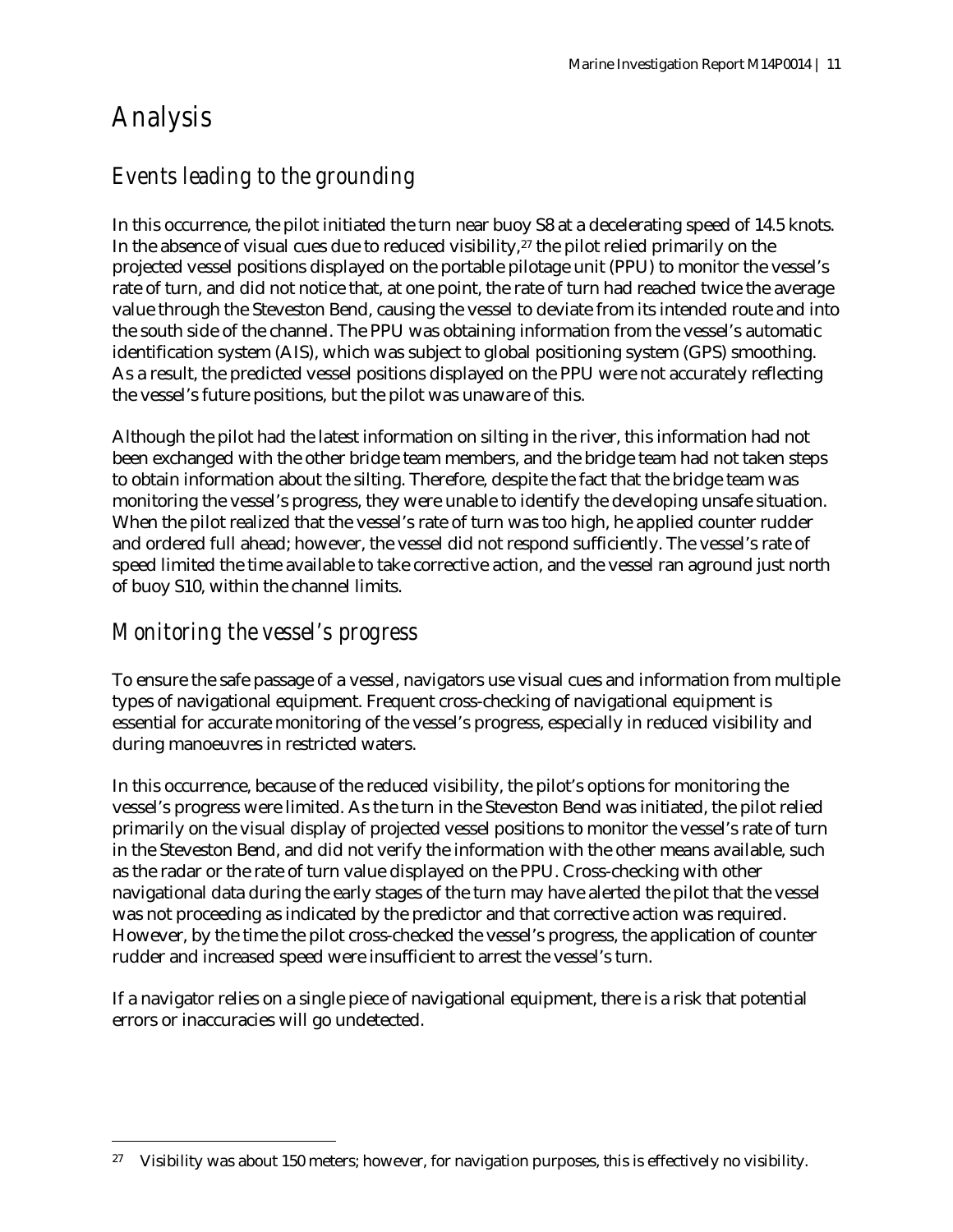# *Communication of navigational information*

During a transit, the ongoing communication of relevant navigational information between members of the bridge team facilitates monitoring of the vessel's progress and enables all navigating officers to take an active role in identifying potential unsafe situations and trapping errors.

In this occurrence, a master-pilot exchange had taken place, and pilot and bridge team were sharing information as the voyage progressed; however, the pilot had not communicated with the bridge team members about the extent of silting within the navigable channel in the Steveston Bend or about his intention to stay on the north side of the bend. While bridge team members were monitoring the vessel's progress, they had not taken steps to obtain information about silting in the river. Therefore, when the vessel deviated away from its intended route and into the south side of the channel, where the water depths were less than the design grade, the bridge team was unable to identify, or to assist the pilot in resolving, the developing unsafe situation.

Furthermore, although the bridge team had prepared a voyage plan that indicated a safe speed within port limits of 6 to 12 knots, the pilot exceeded this speed in the river. Despite the reduced visibility, the bridge team did not initiate a discussion with the pilot to establish a common understanding of the vessel's speed during the transit, and the pilot did not communicate his intentions in this regard.

If information that may affect the safe passage of the vessel is not communicated between bridge teams and pilots, there is a risk that unsafe situations and conditions may persist.

### *Use of navigational equipment*

Using the most accurate navigational equipment available is essential for safe navigation. To this end, each Fraser River pilot has a wide area augmentation system (WAAS)-based differential global positioning system (DGPS) antenna that improves the accuracy, integrity, and availability of GPS signals and thereby enables greater precision in tracking a vessel's position.

In this occurrence, the pilot did not have his antenna with him, having encountered some technical problems with it in the past, and had plugged his PPU into the vessel's pilot plug, which was obtaining data from the vessel's AIS. This AIS input was less accurate than that available from the WAAS-based DGPS antenna, because it was subject to an unidentified GPS smoothing interval. While the Pacific Pilotage Authority (PPA) leaves the use of these antennas to the discretion of pilots, it is in the best interest of navigators to make use of the most effective equipment available to ensure accuracy of navigational information.

If pilots do not make use of the most accurate navigational equipment available to them, there is a risk they will make decisions based on imprecise information.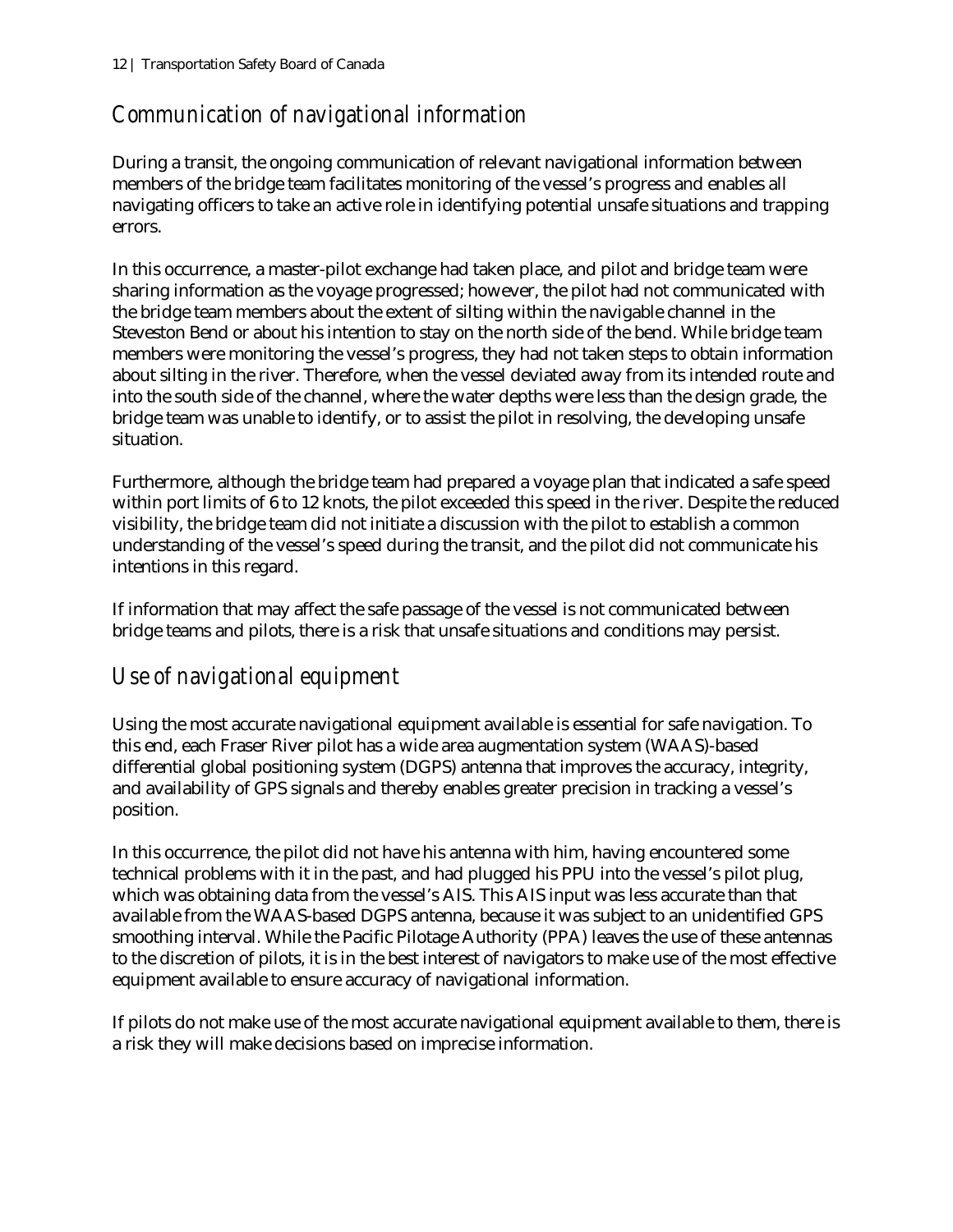# *Findings*

### *Findings as to causes and contributing factors*

- 1. In the absence of visual cues, the pilot relied primarily on the projected vessel positions displayed by the predictor to monitor the vessel's rate of turn.
- 2. The predictor function was using input from the automatic identification system that was inexact due to the global positioning system smoothing interval, but the pilot was unaware of this.
- 3. The vessel's rate of speed upon initiating the turn limited the time available to respond to the developing situation.
- 4. The vessel's rate of turn put the vessel on a course for the silting on the south side of the channel.
- 5. The pilot did not share information about the extent of silting in the Steveston Bend, and the bridge team had not taken steps to obtain this information; as such, the bridge team was unable to identify or to assist the pilot in resolving the developing unsafe situation.
- 6. Although the pilot applied counter rudder to arrest the turn, its effect was reduced because the vessel was decelerating, and the vessel ran aground just north of buoy S10.

#### *Findings as to risk*

- 1. If a navigator relies on a single piece of navigational equipment, there is a risk that potential errors or inaccuracies will go undetected.
- 2. If information that may affect the safe passage of the vessel is not communicated between bridge teams and pilots, there is a risk that unsafe situations and conditions may persist.
- 3. If pilots do not make use of the most accurate navigational equipment available to them, there is a risk they will make decisions based on imprecise information.

### *Other findings*

1. The Pacific Pilotage Authority does not have a method to track problems with equipment issued to pilots.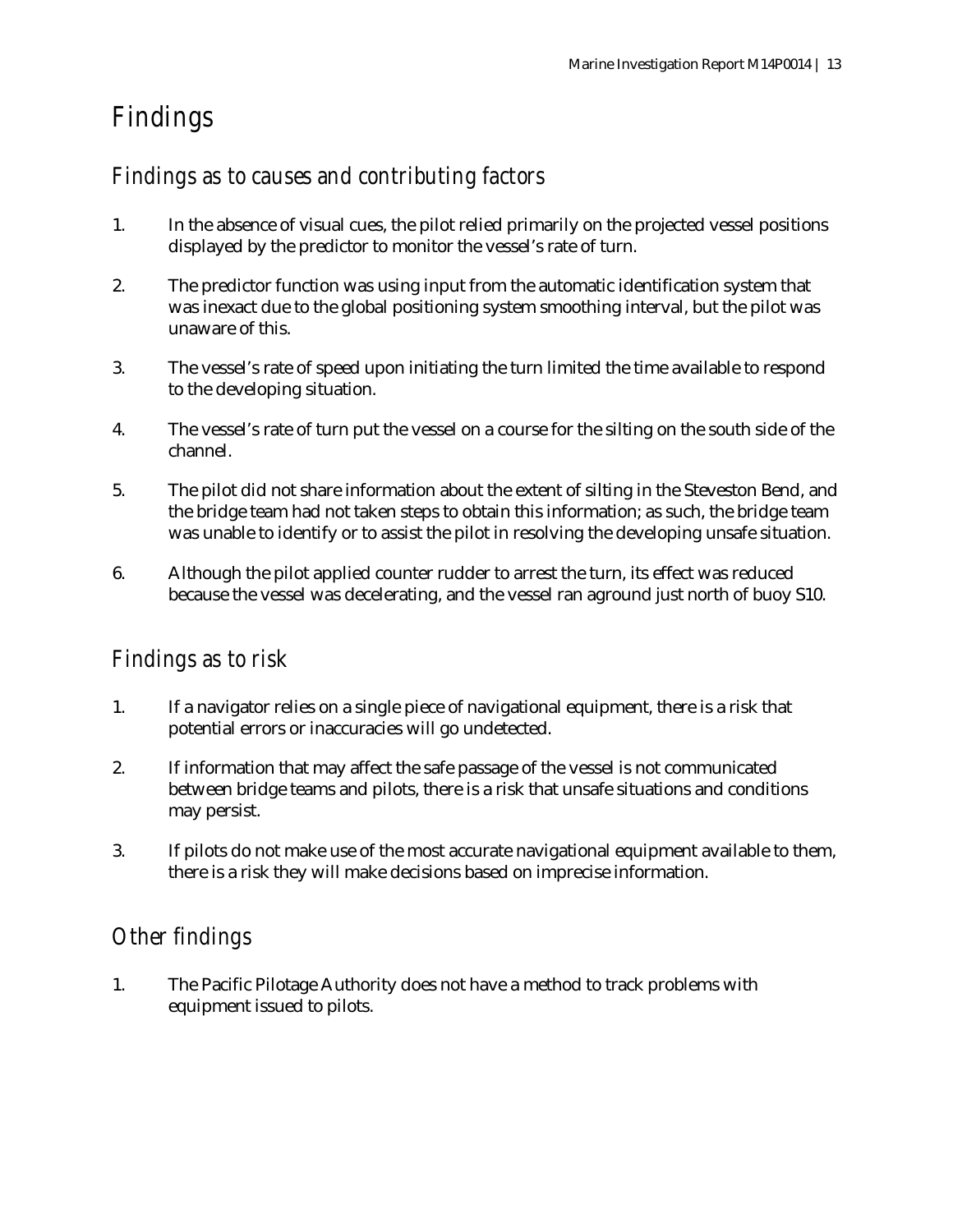# *Safety action*

### *Safety action taken*

#### *Transportation Safety Board*

On 08 May 2014, the Transportation Safety Board (TSB) issued a Marine Safety Advisory letter (MSA 04/14) to the Pacific Pilotage Authority (PPA), providing information about the discrepancy between input from a vessel's automatic identification system (AIS) and input from the pilots' wide area augmentation system (WAAS)-based differential global positioning system (DGPS) antennas.

#### *Pacific Pilotage Authority*

On 15 May 2014, the PPA distributed MSA 04/14 to all pilots in Notice to Pilots 209/14, and stated in the cover letter that the PPA encourages all users of portable pilotage units to also use the WAAS-based DGPS antenna and to not rely solely on vessels' AIS inputs.

*This report concludes the Transportation Safety Board's investigation into this occurrence. The Board authorized the release of this report on 24 September 2014. It was officially released on 23 October 2014.*

*Visit the Transportation Safety Board's website [\(www.bst-tsb.gc.ca\)](http://www.bst-tsb.gc.ca/) for information about the Transportation Safety Board and its products and services. You will also find the Watchlist, which identifies the transportation safety issues that pose the greatest risk to Canadians. In each case, the TSB has found that actions taken to date are inadequate, and that industry and regulators need to take additional concrete measures to eliminate the risks.*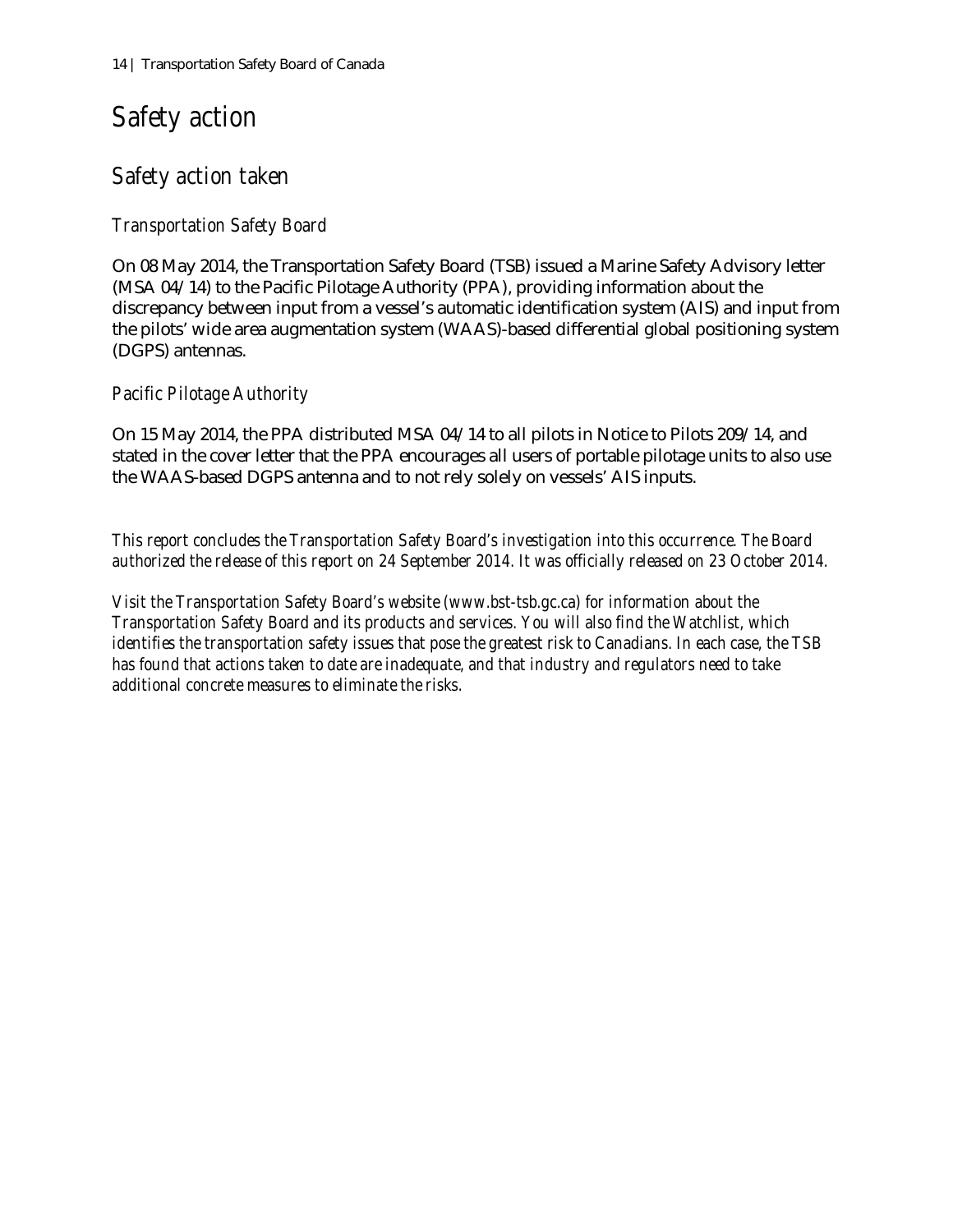# *Appendices*



# *Appendix A – Area of the occurrence*